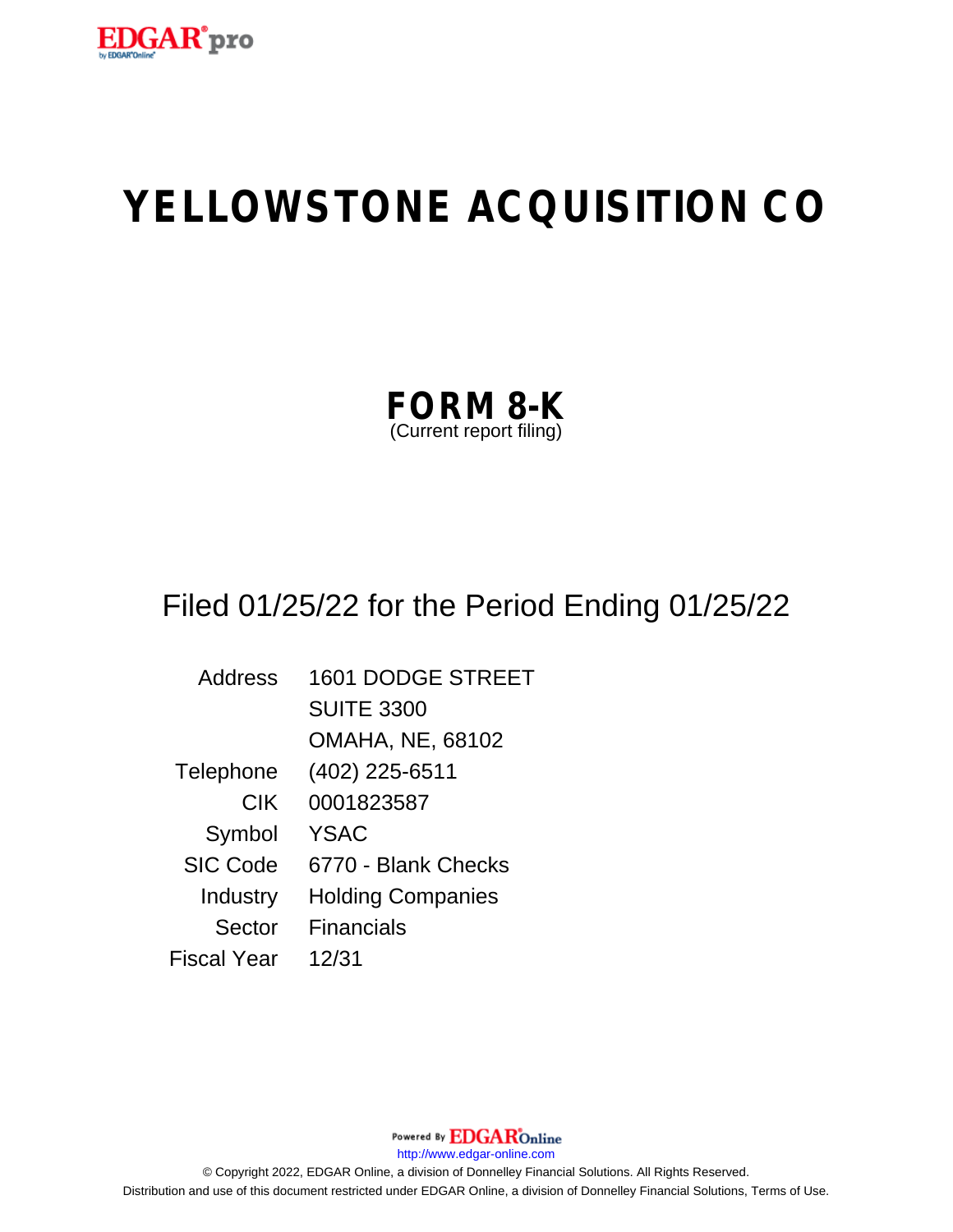#### **UNITED STATES SECURITIES AND EXCHANGE COMMISSION Washington, D.C. 20549**

#### **FORM 8-K**

CURRENT REPORT Pursuant to Section 13 or 15(d) of the Securities Exchange Act of 1934

Date of Report (Date of earliest event reported): January 25, 2022 (January 25, 2022)

#### **SKY HARBOUR GROUP CORPORATION**

(Exact name of registrant as specified in its Charter)

**Delaware 001-39648 85-2732947** (State or other jurisdiction of Incorporation) (Commission File Number) (IRS Employer Identification Number)

**136 Tower Road, Suite 205**

**White Plains, New York 10604** (Address and telephone number of principal executive offices, including zip code) **(212) 554-5990** (Registrant's telephone number, including area code) **Yellowstone Acquisition Company 1601 Dodge Street, Suite 3300 Omaha, Nebraska 68102**

(Former name or address, if changed since last report)

Securities registered under Section 12(b) of the Exchange Act:

| <b>Title of Class</b>                                                                                                       |               | Name of Exchange on Which |
|-----------------------------------------------------------------------------------------------------------------------------|---------------|---------------------------|
|                                                                                                                             | Symbol        | Registered                |
| Class A common stock, \$0,0001 par value included as part of the units                                                      | SHGC          | NYSE American LLC         |
| Warrants, each whole warrant exercisable for one share of Class A common stock at an exercise price of \$11.50 per<br>share | <b>SHGCWS</b> | NYSE American LLC         |

Check the appropriate box below if the Form 8-K filing is intended to simultaneously satisfy the filing obligation of Registrant under any of the following provisions (see General Instruction A.2. below):

 $\Box$  Written communications pursuant to Rule 425 under the Securities Act (17 CFR 230.425)

☐ Soliciting material pursuant to Rule 14a-12 under the Exchange Act (17 CFR 240.14a-12)

 $\Box$  Pre-commencement communications pursuant to Rule 14d-2(b) under the Exchange Act (17 CFR 240.14d-2(b))

☐ Pre-commencement communications pursuant to Rule 13e-4(c) under the Exchange Act (17 CFR 240.13e-4(c))

Indicate by check mark whether the registrant is an emerging growth company as defined in Rule 405 of the Securities Act of 1933 or Rule 12b-2 of the Securities Exchange Act of 1934.

Emerging growth company  $\boxtimes$ 

If an emerging growth company, indicate by check mark if the registrant has elected not to use the extended transition period for complying with any new or revised financial accounting standards provided pursuant to Section 13(a) of the Exchange Act.  $\Box$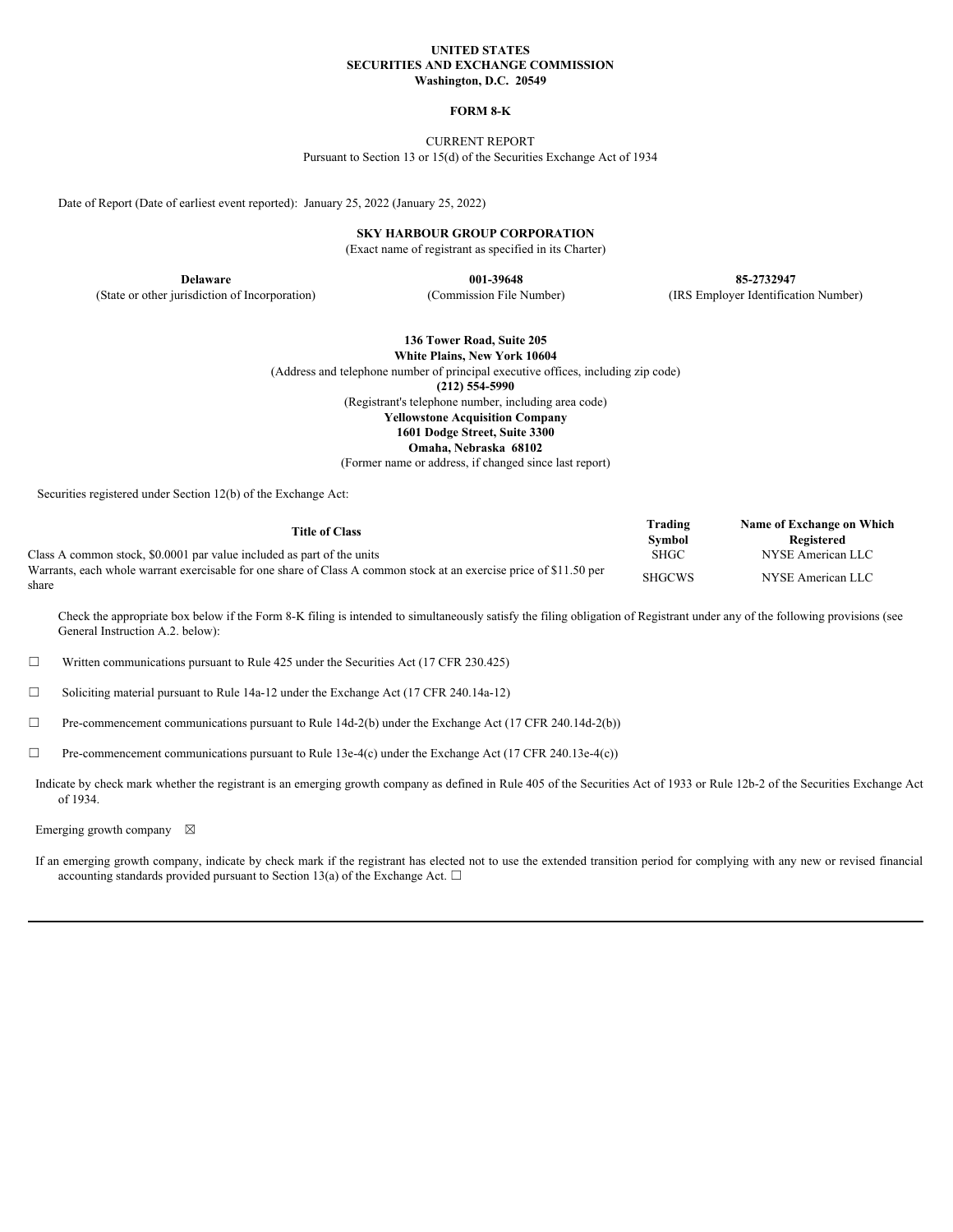#### **Item 5.07. Submission of Matters to a Vote of Security Holders**

On January 25, 2022, Yellowstone Acquisition Company Corp. ("Yellowstone") held a special meeting of its stockholders (the "Special Meeting"), at which holders of 13,804,846 shares of common stock of Yellowstone (consisting of 10,405,122 shares of Class A common stock and 3,399,724 shares of Class B common stock) were present in person or by proxy, representing 81.2% of the voting power of Yellowstone's common stock as of the date of the Special Meeting, and constituting a quorum for the transaction of business. Only stockholders of record as of the close of business on December 23, 2021, the record date for the Special Meeting, were entitled to vote at the Special Meeting. As of the record date, 16,998,622 shares of Yellowstone's common stock were outstanding and entitled to vote at the Special Meeting. An aggregate of 12,061,401 shares of Yellowstone's Class A common stock were presented for redemption in connection with the Special Meeting. The proposals listed below are described in more detail in the definitive proxy statement of Yellowstone, which was filed with the Securities and Exchange Commission (the "SEC") on January 7, 2022 (the "Proxy Statement"). A summary of the voting results at the Special Meeting is set forth below:

The stockholders of Yellowstone voted on the following nine proposals: (1) to approve and adopt the equity purchase agreement, dated as of August 1, 2021 by and among between Yellowstone and Sky Harbour LLC, a Delaware limited liability company ("Sky") (the "Equity Purchase Agreement") and approve the other transactions contemplated by the Equity Purchase Agreement (the "Business Combination Proposal"), (2) to approve the issuance by SpaceMobile of Class A common stock and Class B common stock (the "NYSE Proposal"), (3) to approve and adopt the amended and restated certificate of incorporation of Yellowstone and, a non-binding advisory basis, to approve three other governance proposals (the "Charter and Governance Proposals"), (4) to elect 7 directors of the Sky board of directors to serve until the 2022 annual meeting of stockholders, respectively (the "Director Election Proposal"), (5) to approve and adopt the Sky 2022 Incentive Award Plan (the "*Incentive Plan Proposal*"), and (6) to approve the adjournment of the Special Meeting to a later date to permit further solicitation and vote of proxies in the event that there are insufficient votes for, the approval of the Business Combination Proposal (the "*Adjournment Proposal*") (each as further described in the Proxy Statement). The final results of the voting of each proposal are set forth below.

Based on the results of the Special Meeting, and subject to the satisfaction or waiver of certain other closing conditions as described in the Proxy Statement, the transactions (the "*Transactions*") contemplated by the Equity Purchase Agreement, were consummated on January 25, 2022. Following the consummation of the Transactions, the Class A common stock and warrants of Sky are expected to begin trading on the NYSE American LLC under the symbols "SHGC" and "SHGCWS," respectively, on January 26, 2022.

#### **Proposal 1** – **The Business Combination Proposal**

The Company's stockholders approved Proposal 1. The votes cast were as follows:

| <b>Against</b>                                                                        | Abstain                                                                                                                                                                                                                                                                                                                                                                                                                                                                         |                                           |  |  |  |
|---------------------------------------------------------------------------------------|---------------------------------------------------------------------------------------------------------------------------------------------------------------------------------------------------------------------------------------------------------------------------------------------------------------------------------------------------------------------------------------------------------------------------------------------------------------------------------|-------------------------------------------|--|--|--|
|                                                                                       |                                                                                                                                                                                                                                                                                                                                                                                                                                                                                 |                                           |  |  |  |
|                                                                                       |                                                                                                                                                                                                                                                                                                                                                                                                                                                                                 |                                           |  |  |  |
|                                                                                       |                                                                                                                                                                                                                                                                                                                                                                                                                                                                                 |                                           |  |  |  |
|                                                                                       |                                                                                                                                                                                                                                                                                                                                                                                                                                                                                 |                                           |  |  |  |
| <b>Against</b>                                                                        | Abstain                                                                                                                                                                                                                                                                                                                                                                                                                                                                         |                                           |  |  |  |
| 526,579                                                                               | 54                                                                                                                                                                                                                                                                                                                                                                                                                                                                              |                                           |  |  |  |
|                                                                                       |                                                                                                                                                                                                                                                                                                                                                                                                                                                                                 |                                           |  |  |  |
|                                                                                       |                                                                                                                                                                                                                                                                                                                                                                                                                                                                                 |                                           |  |  |  |
|                                                                                       |                                                                                                                                                                                                                                                                                                                                                                                                                                                                                 |                                           |  |  |  |
| 1,084,551                                                                             | 2,398                                                                                                                                                                                                                                                                                                                                                                                                                                                                           |                                           |  |  |  |
|                                                                                       |                                                                                                                                                                                                                                                                                                                                                                                                                                                                                 |                                           |  |  |  |
|                                                                                       |                                                                                                                                                                                                                                                                                                                                                                                                                                                                                 |                                           |  |  |  |
|                                                                                       |                                                                                                                                                                                                                                                                                                                                                                                                                                                                                 |                                           |  |  |  |
| 1,334                                                                                 | 2,565                                                                                                                                                                                                                                                                                                                                                                                                                                                                           |                                           |  |  |  |
| Proposal 3(c) – Governance Proposal C                                                 |                                                                                                                                                                                                                                                                                                                                                                                                                                                                                 |                                           |  |  |  |
| The Company's stockholders approved Proposal $3(c)$ . The votes cast were as follows: |                                                                                                                                                                                                                                                                                                                                                                                                                                                                                 |                                           |  |  |  |
|                                                                                       | <b>Against</b><br>526,579<br>The Company's stockholders approved Proposal 2. The votes cast were as follows:<br>526,594<br>Proposal 3 - The Charter and Governance Proposals<br>The Company's stockholders approved Proposal 3. The votes cast were as follows:<br>The Company's stockholders approved Proposal 3(a). The votes cast were as follows:<br><b>Against</b><br>The Company's stockholders approved Proposal 3(b). The votes cast were as follows:<br><b>Against</b> | Abstain<br>50<br>51<br>Abstain<br>Abstain |  |  |  |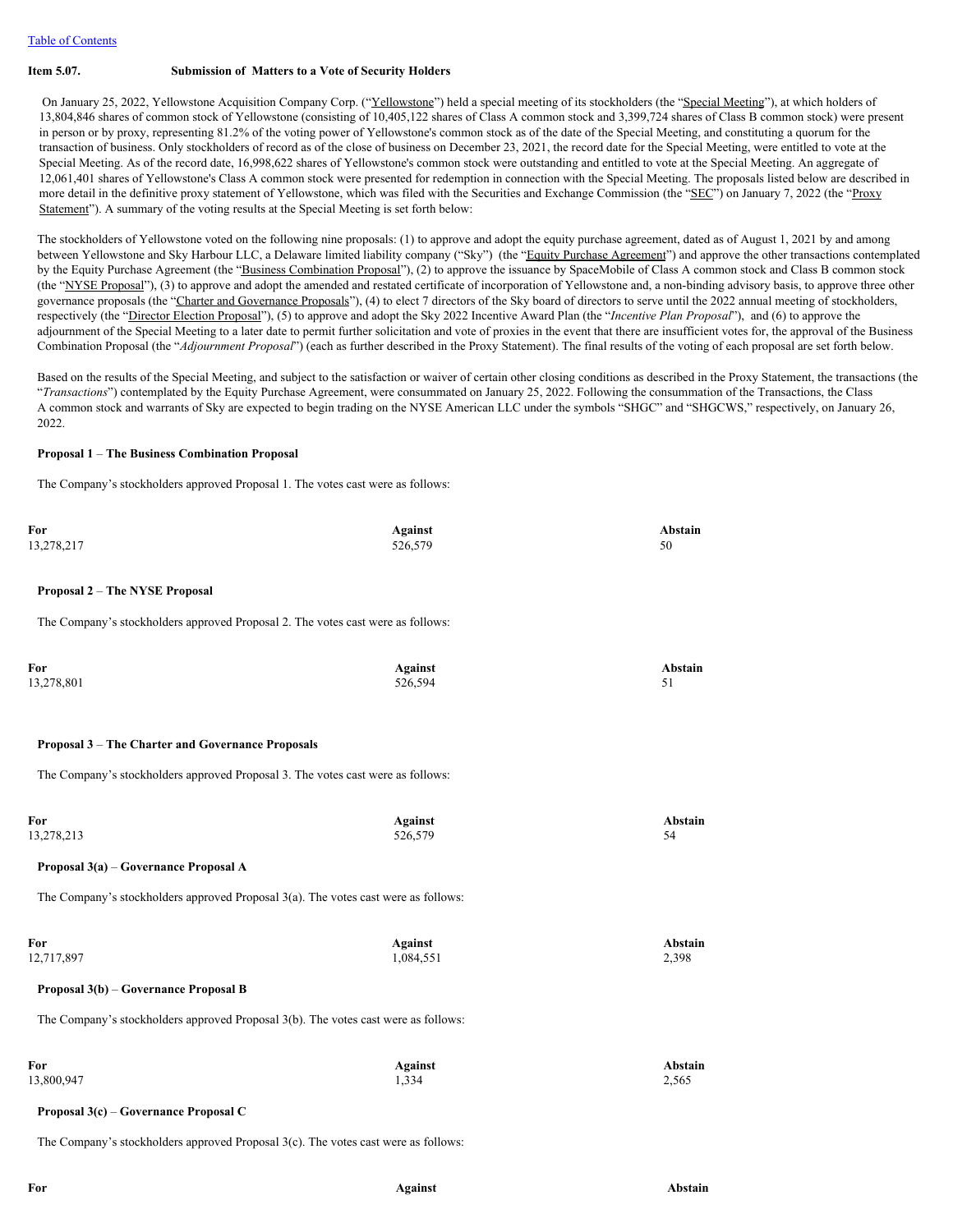#### **Proposal 4** – **The Director Election Proposal**

The Company's stockholders approved Proposal 4. The votes cast were as follows:

| For       | <b>Against</b><br>$\sim$ | Abstain |
|-----------|--------------------------|---------|
| 3,399,724 |                          |         |

#### **Proposal 5** – **The Incentive Plan Proposal**

The Company's stockholders approved Proposal 5. The votes cast were as follows:

| For        | Against | Abstain |
|------------|---------|---------|
| 13,262,051 | 525,862 | 16,933  |

As there were sufficient votes at the time of the Special Meeting to approve each of the above proposals, the "Adjournment Proposal" described in the Proxy Statement was not presented to stockholders.

#### **Item 7.01. Regulation FD Disclosure.**

On January 25, 2022, the Company issued a press release entitled "**Sky** Harbour Group LLC and Yellowstone Acquisition Company Announce Closing of Business Combination." The information under this Item 7.01 and the press release attached to this Current Report on Form 8-K as Exhibit 99.1 shall be deemed to be "furnished" and shall not be deemed "filed" for purposes of Section 18 of the Securities Exchange Act of 1934, as amended (the "Exchange Act"), or otherwise subject to the liabilities of that section, nor shall it be deemed incorporated by reference in any filing under the Securities Act of 1933, as amended, or the Exchange Act. The furnishing of the information in this report is not intended to, and does not, constitute a determination or admission by Yellowstone that the information in this press release is material or complete, or that investors should consider this information before making an investment decision with respect to any security of Yellowstone.

#### *Forward-Looking Statements*

The information contained in Item 7.01 of this Report on Form 8-K includes "forward-looking statements" within the meaning of Section 27A of the Securities Act of 1933 and Section 21E of the Exchange Act that are not historical facts and involve risks and uncertainties that could cause actual results to differ materially from those expected and projected. All statements, other than statements of historical fact contained in this communication including, without limitation, statements regarding Yellowstone's or Sky's financial position, business strategy and the plans and objectives of management for future operations; anticipated financial impacts of the Business Combination; the satisfaction of the closing conditions to the Business Combination; and the timing of the completion of the Business Combination, are forward-looking statements. Also, forward-looking statements relate to future events or future performance of Sky and include statements about Sky's expectations or forecasts for future periods and events which are based on Sky management's assumptions and beliefs in light of the information currently available to it. Words such as "may," "will," "should," "expect," "plan," "believe," "anticipate," "intend," "estimate," "predict," "potential," "seek" and variations and similar words and expressions and the negative of such terms or other comparable terminology are intended to identify such forward-looking statements. Yellowstone disclaims any obligation to update those statements, except as applicable law may require it to do so, and cautions you not to rely unduly on them. While Yellowstone's management considers those expectations and assumptions to be reasonable, they are inherently subject to significant business, economic, competitive, regulatory and other risks, contingencies and uncertainties, most of which are difficult to predict and many of which are beyond Yellowstone and Sky's control. Therefore, actual results may differ materially and adversely from those expressed in any forward-looking statements.

These forward-looking statements involve significant risks and uncertainties that could cause the actual results to differ materially from the expected results. Most of these factors are outside Yellowstone's and Sky's control and are difficult to predict. Factors that may cause such differences include, but are not limited to: (i) the outcome of any legal proceedings that may be instituted against Yellowstone and Sky following the execution of the Equity Purchase Agreement and the Business Combination; (ii) the inability to maintain the listing of the shares of common stock of the post-acquisition company on The New York Stock Exchange following the Business Combination; (iii) the risk that the Business Combination disrupts current plans and operations as a result of the announcement and consummation of the Business Combination; (iv) the ability to recognize the anticipated benefits of the Business Combination, which may be affected by, among other things, competition, the ability of the combined company to grow and manage growth profitably and retain its key employees; (v) costs related to the Business Combination; (vi) changes in applicable laws or regulations; (vii) the possibility that Sky or the combined company may be adversely affected by other economic, business, and/or competitive factors; and (viii) other risks and uncertainties indicated in the Definitive Proxy Statement, including those under the section entitled "Risk Factors", and in Yellowstone's other filings with the SEC.

Yellowstone cautions that the foregoing list of factors is not exclusive. Yellowstone cautions readers not to place undue reliance upon any forward-looking statements, which speak only as of the date made. For information identifying important factors that could cause actual results to differ materially from those anticipated in the forwardlooking statements, please refer to the Risk Factors section of Yellowstone's Annual Report on Form 10-K and the Definitive Proxy Statement as filed with the SEC. Yellowstone's securities filings can be accessed on the EDGAR section of the SEC's website at www.sec.gov. Except as expressly required by applicable securities law, Yellowstone disclaims any intention or obligation to update or revise any forward-looking statements whether as a result of new information, future events or otherwise.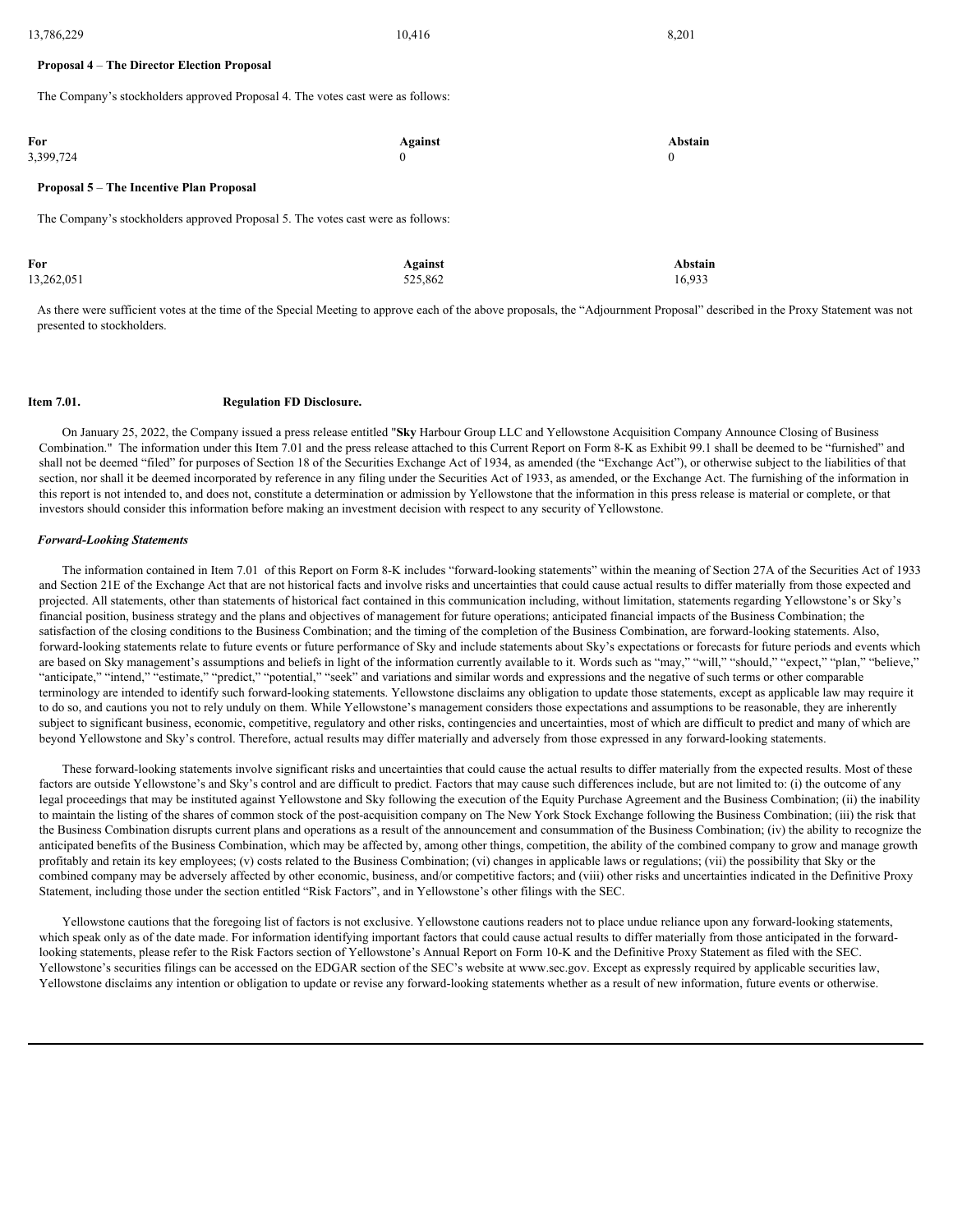### **ITEM 9.01 Financial Statements and Exhibits.**

(d) Exhibits. The Exhibit Index set forth below is incorporated herein by reference.

#### **EXHIBIT INDEX**

Exhibit Number Exhibit Title<br>99.1 Press Release [Press Release dated January 25, 2022](#page-6-0) 104 Cover Page Interactive Data File (embedded within the Inline XBRL document)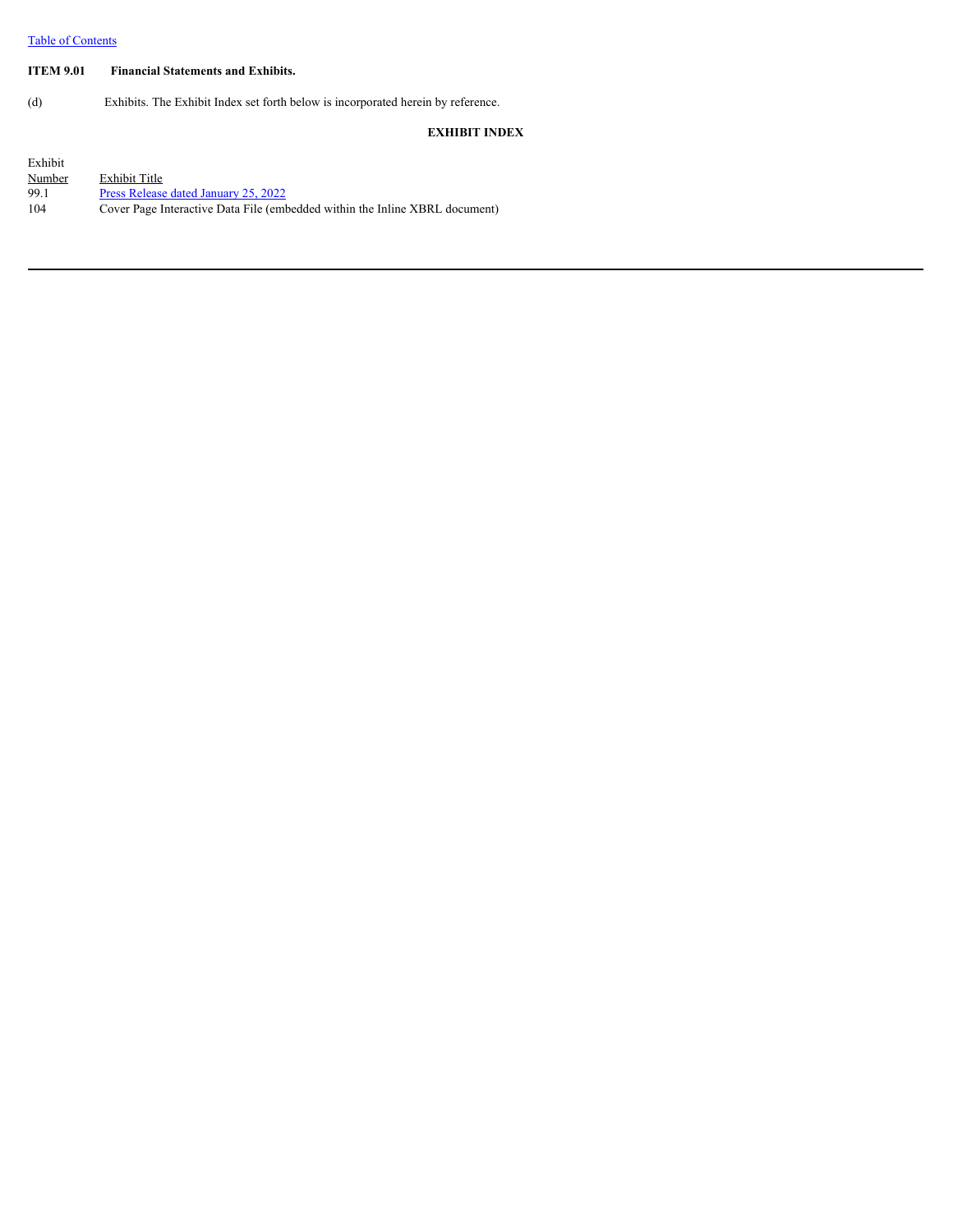#### **SIGNATURES**

Pursuant to the requirements of the Securities Exchange Act of 1934, the Registrant has duly caused this report to be signed on its behalf by the undersigned hereunto duly authorized.

**SKY HARBOUR GROUP CORPORATION**

Date: January 25, 2022 By: /s/ Tal Keinan Name:Tal Keinan Title: Chief Executive Officer